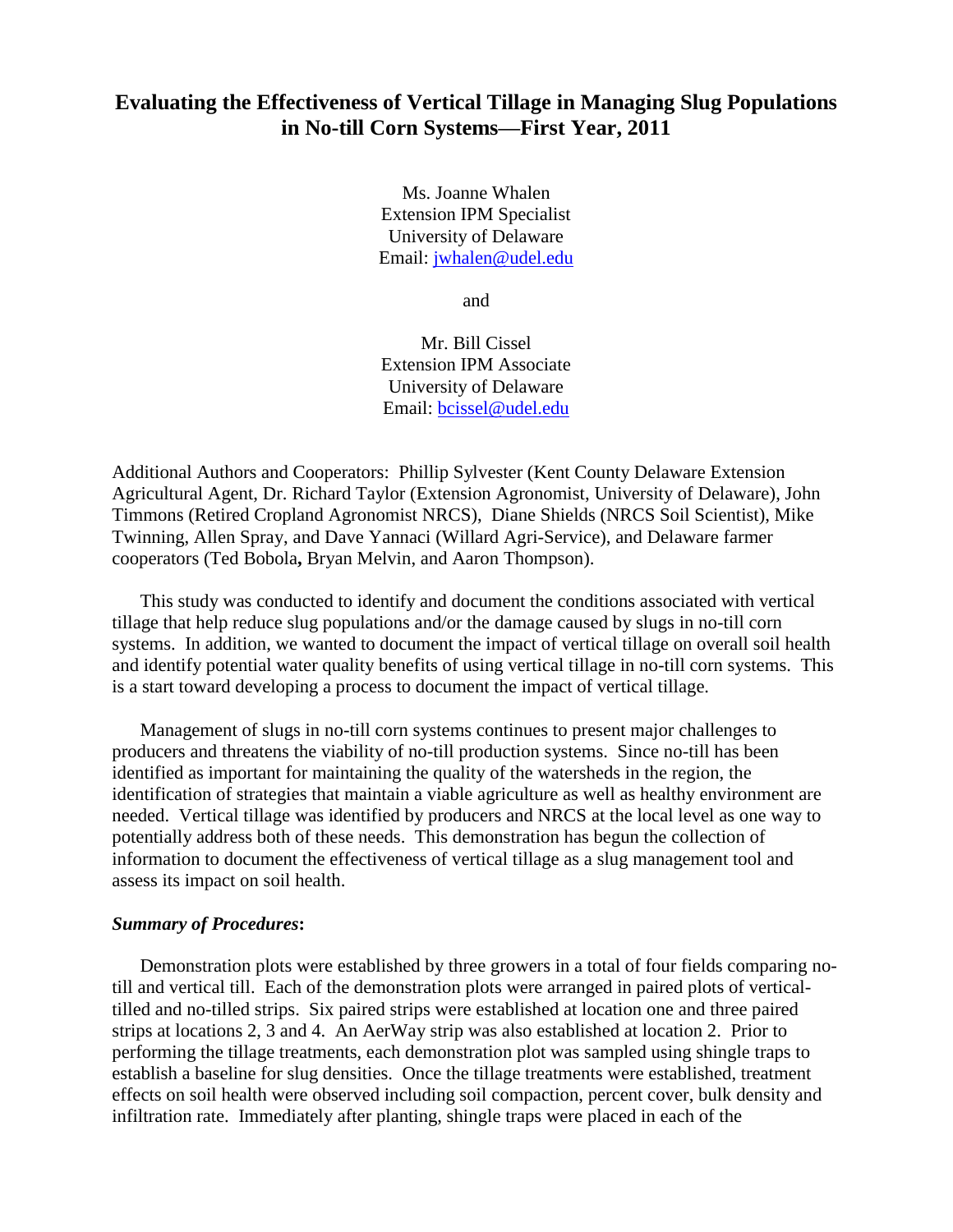demonstration plots to monitor slug densities. Once the plants emerged, stand counts were taken and the plants were evaluated for slug feeding damage. Harvest data was collected in two of the four locations.

# **Pre-Tillage Slug Densities**

In mid-March, five shingle traps of  $1 \text{ ft}^2$  size were randomly placed in each field to establish a baseline for slug population densities. The traps were checked on a weekly basis for adult and juvenile slugs until mid-April. The total number of eggs observed under the shingle traps was also recorded (Table 1).

| Table 1. Total number of slugs/eggs per 5 shingle traps. |                   |                  |                    |                |                |  |
|----------------------------------------------------------|-------------------|------------------|--------------------|----------------|----------------|--|
| <b>Sample</b>                                            | <b>Marsh</b>      |                  | <b>Grey Garden</b> |                |                |  |
| <b>Date</b>                                              |                   | Adult   Juvenile | <b>Adult</b>       | Juvenile       | <b>Eggs</b>    |  |
|                                                          | <b>Location 1</b> |                  |                    |                |                |  |
| 21-Mar                                                   | $\overline{0}$    | 0                | 1                  | 0              | 3              |  |
| 29-Mar                                                   | 1                 | $\overline{0}$   | $\overline{2}$     | $\overline{0}$ | 3              |  |
| $4-Apr$                                                  | 1                 | $\overline{0}$   | $\overline{2}$     | $\overline{0}$ | 3              |  |
| $11-Apr$                                                 | $\overline{0}$    | $\overline{0}$   | $\overline{2}$     | $\overline{0}$ | $\overline{0}$ |  |
| $20-Apr$                                                 | $\overline{0}$    | $\overline{0}$   | $\theta$           | $\overline{0}$ | 14             |  |
|                                                          | <b>Location 2</b> |                  |                    |                |                |  |
| 21-Mar                                                   | $\mathbf{1}$      | $\overline{0}$   | 3                  | $\overline{0}$ | 6              |  |
| 29-Mar                                                   | $\overline{0}$    | $\overline{0}$   | $\overline{2}$     | $\overline{0}$ | $\overline{2}$ |  |
| $4-Apr$                                                  | $\overline{2}$    | $\overline{0}$   | $\theta$           | $\overline{0}$ | 5              |  |
| <b>Location 3</b>                                        |                   |                  |                    |                |                |  |
| 21-Mar                                                   | $\overline{0}$    | 1                | $\overline{0}$     | $\overline{0}$ | 12             |  |
| 29-Mar                                                   | $\overline{2}$    | $\overline{0}$   | $\overline{2}$     | $\overline{0}$ | $\overline{2}$ |  |
| $4-Apr$                                                  | $\mathbf{1}$      | $\overline{0}$   | $\overline{2}$     | $\overline{0}$ | 28             |  |
| $11-Apr$                                                 | $\overline{0}$    | $\overline{0}$   | 7                  | 7              | 11             |  |
| 20-Apr                                                   | $\overline{0}$    | $\overline{2}$   | 0                  | 6              | 7              |  |
| <b>Location 4</b>                                        |                   |                  |                    |                |                |  |
| 21-Mar                                                   | $\overline{0}$    | $\overline{0}$   | $\overline{0}$     | $\overline{0}$ | $\overline{0}$ |  |
| 29-Mar                                                   | 1                 | $\overline{0}$   | $\overline{0}$     | $\overline{0}$ | 5              |  |
| 4-Apr                                                    | $\mathbf{1}$      | $\overline{0}$   | $\overline{2}$     | $\overline{0}$ | 11             |  |
| $11-Apr$                                                 | $\overline{0}$    | $\overline{0}$   | $\overline{0}$     | 7              | 11             |  |
| 20-Apr                                                   | $\overline{0}$    | $\overline{2}$   | $\overline{0}$     | 6              | 7              |  |

# **Shingle Trap Survey Results**

## **Pre-Planting Soil Health Measurements**

Soil compaction was measured using a penetrometer. Readings were taken in three random locations in each paired strip. Readings were recorded at 6", 12" and 18" in pounds per square inch (psi). The percent of crop residue was estimated in three random locations in each paired strip using the line transect methods. Water infiltration rates were estimated in two random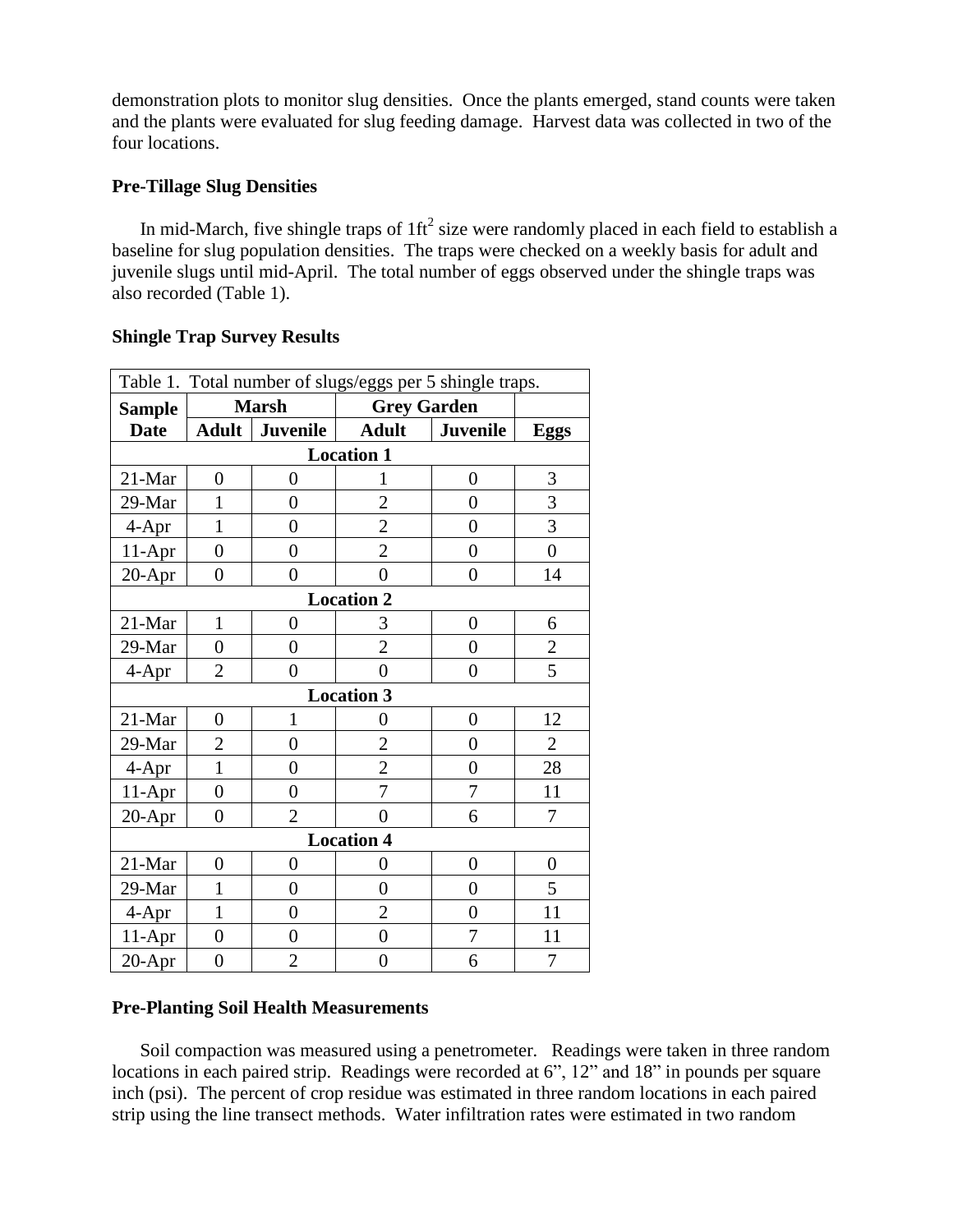locations in each strip by removing vegetation and crop residue from the soil surface and driving a cylinder 6" in diameter into the soil approximately 4" deep. The soil surface within the cylinder was gently firmed and 1000 ml of distilled water was poured into the ring. The amount of time required for the water to infiltrate into the soil was recorded in seconds. Soil bulk density was also measured in each of the demonstration plots using the cylindrical core method and reported as grams/centimeter<sup>3</sup>.



#### **Discussion of Soil Health Measurements**

The average compaction rating represented in pounds square inch (psi) at each of the three depths, 6", 12", and 18" indicates that the no-tilled plots were slightly more compacted compared to the vertical tilled plots. However, subsoil compaction was found to be severe in each of the demonstration plots regardless of the tillage treatment.

Vertical tillage reduced the percent of crop residue on average by 19 percent. However, the range of reduction was from six percent to twenty nine percent and the average cover even on the vertical tillage plots was greater than 50 percent.

Vertical tillage also had a significant impact on infiltration rates compared to no-tilling. The average rate of infiltration for the no-till demonstration plots was 402 seconds and the average rate of infiltration for the turbo-tilled plots was 99 seconds. Bulk density is a factor of the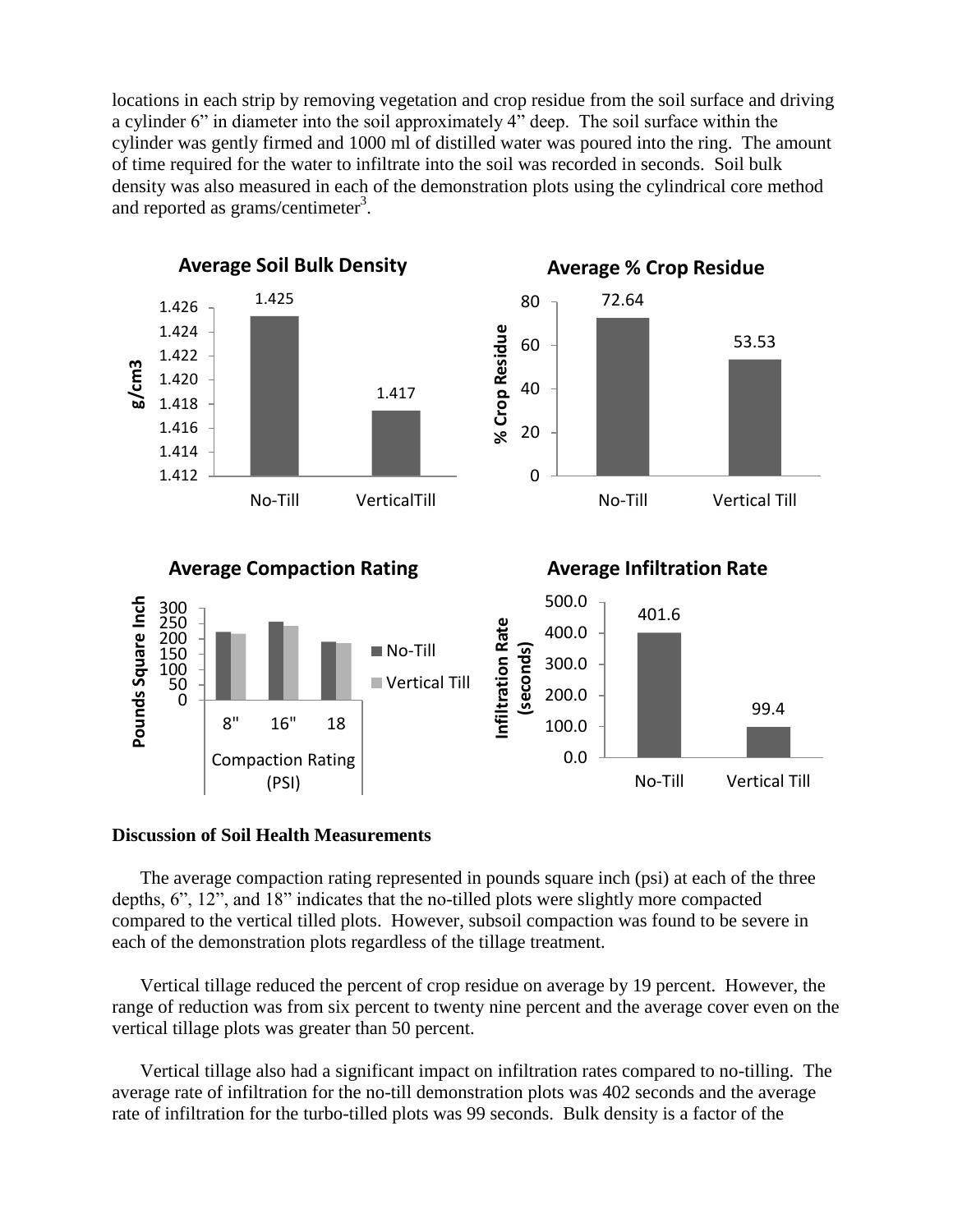mineral composition of the soil and the degree of compaction. A compacted soil has fewer pores and therefore, a higher bulk density. On average, the vertical tilled plots had a slightly lower bulk density at  $1.417$  g/cm<sup>3</sup> compared to the no-tilled plots at  $1.425$  g/cm<sup>3</sup>.

The agronomic and soil health benefits observed in the vertical till treatments compared to the no-till treatments including an increase in water infiltration rate and a slight reduction in bulk density are based on one year's worth of data. These practices need to be evaluated over multiple years and multiple locations to determine the long term effects of these treatments on soil health and to identify any draw backs that may develop from continued use of vertical tillage.

| Table 2. Comparison of slug numbers per shingle, injury ratings, and percent damaged |                        |                |                          |               |                  |
|--------------------------------------------------------------------------------------|------------------------|----------------|--------------------------|---------------|------------------|
| plants for multiple sampling dates at four locations in Delaware in 2011.            |                        |                |                          |               |                  |
| <b>Sample</b>                                                                        |                        | <b>Stand</b>   | Injury                   | % Damaged     |                  |
| <b>Date</b>                                                                          | <b>Tillage</b>         | 1/1000/Acre    | <b>Rating</b>            | <b>Plants</b> | #Slugs/Shingle   |
| Location 1                                                                           |                        |                |                          |               |                  |
| May 6                                                                                | <b>NT</b>              | 28.33          | $\overline{\phantom{a}}$ | 0.93          | 0.23             |
|                                                                                      | <b>VT</b>              | 28.00          | $-$                      | 0.80          | 0.03             |
| May 16                                                                               | <b>NT</b>              |                | 0.70                     | 1.57          | 0.20             |
|                                                                                      | <b>VT</b>              | $-$            | 0.57                     | 1.77          | 0.03             |
| May 24                                                                               | NT                     | $-$            | 0.33                     | 0.70          | 1.80             |
|                                                                                      | <b>VT</b>              | $-$            | 0.27                     | 0.60          | 1.23             |
|                                                                                      |                        |                | Location 2               |               |                  |
|                                                                                      | <b>NT</b>              | 25.53          | 0.53                     | 1.07          | 0.89             |
| May 18                                                                               | <b>VT</b>              | 25.00          | 0.33                     | 0.47          | 0.89             |
|                                                                                      | Aerway                 | 24.8           | 0.8                      | $0.8\,$       |                  |
|                                                                                      | NT                     | --             | 0.77                     | 1.8           | 0.56             |
| June 3                                                                               | <b>VT</b>              | $\overline{a}$ | 0.3                      | 0.53          | $\boldsymbol{0}$ |
|                                                                                      | Aerway                 | --             | 0.40                     | 0.60          | $\overline{a}$   |
|                                                                                      |                        |                | Location 3               |               |                  |
| May 9                                                                                | <b>NT</b>              | 26.20          | 1.50                     | 6.73          | 1.78             |
|                                                                                      | <b>VT</b>              | 24.65          | 1.43                     | 4.47          | 0.22             |
| May 16                                                                               | <b>NT</b>              | 27.53          | 1.33                     | 4.07          | 1.22             |
|                                                                                      | <b>VT</b>              | 28.27          | 0.67                     | 1.73          | 0.22             |
| May 24                                                                               | <b>NT</b>              | $-$            | 0.73                     | 3.40          | 0.00             |
|                                                                                      | <b>VT</b>              |                | 1.10                     | 4.67          | 0.00             |
| June 3                                                                               | <b>NT</b>              | --             | 0.07                     | 0.07          | 0.00             |
|                                                                                      | <b>VT</b>              | --             | 0.07                     | 0.27          | 0.00             |
| Location 4                                                                           |                        |                |                          |               |                  |
| May 9                                                                                | <b>NT</b>              |                |                          |               | 1.33             |
|                                                                                      | <b>VT</b><br><b>NT</b> | --             |                          | $-$           | 0.44             |
| May 16                                                                               | <b>VT</b>              | 26.53<br>26.93 | 1.93<br>1.67             | 7.60<br>6.33  | 0.78<br>0.00     |
| May 24                                                                               | <b>NT</b>              | --             | 1.54                     | 7.17          | 0.39             |
|                                                                                      | <b>VT</b>              | $-$            | 1.37                     | 6.07          | 0.22             |
| June 3                                                                               | NT                     | --             | 0.67                     | 2.42          | 0.39             |
|                                                                                      | <b>VT</b>              | --             | 0.47                     | 1.13          | 0.00             |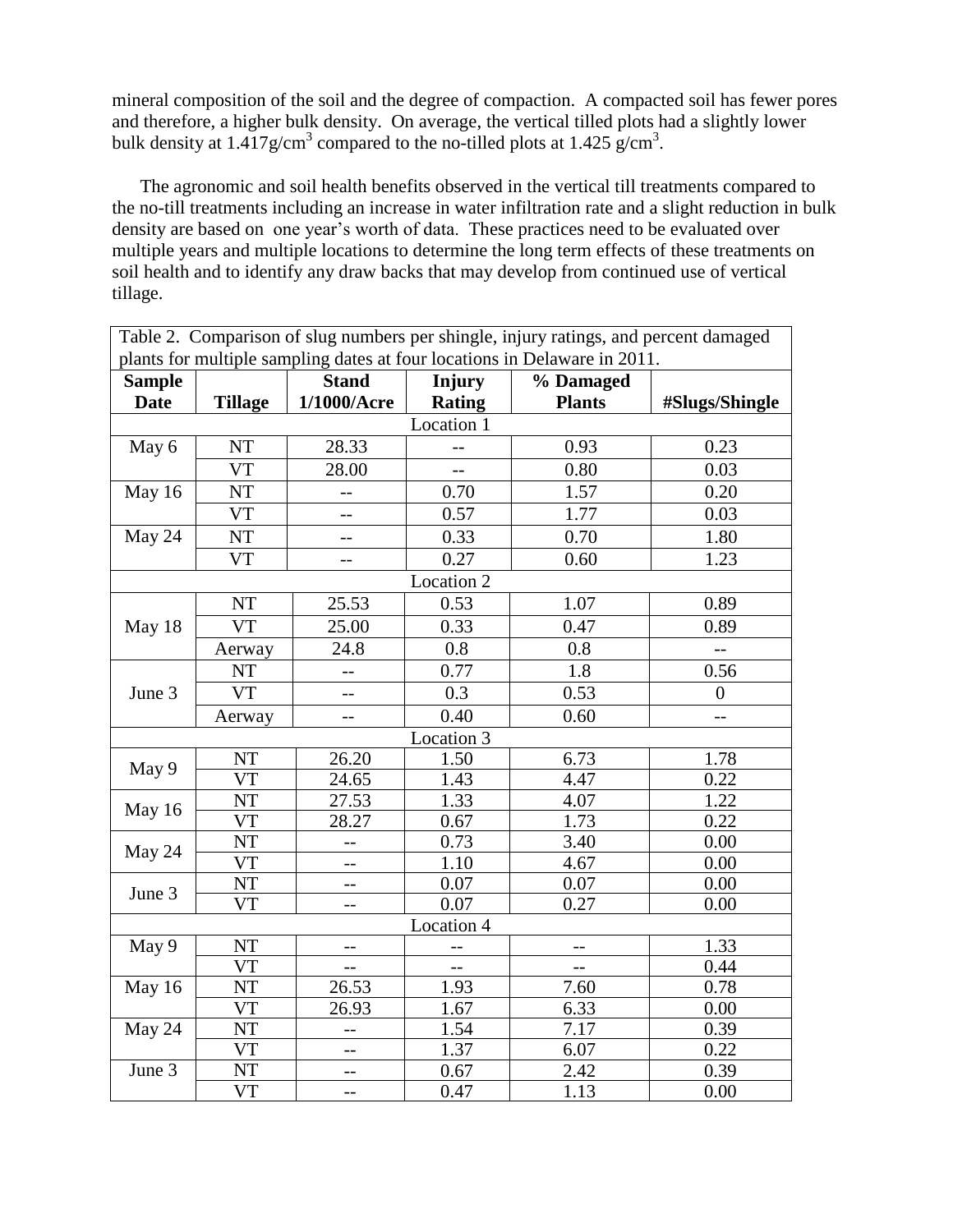## **Post-Planting Data**

Once the demonstration plots had been planted, three shingle traps were placed in each paired strip to determine slug population densities and tillage treatment effects (Table 2). Stand counts were taken by counting the total number of corn plants in 17'5" of linear row in five random locations per plot. The percent of damage plants was determined by counting the number of plants out of ten consecutive plants exhibiting leaf feeding damage in five random locations per plot. A corn plant injury rating was assigned for each plant based on a scale from 0-4 and averaged for each location. *Corn Plant Injury Rating Scale*: 0 = no damage, 1 = only 1 leaf showing damage (less than 25% defoliation),  $2 =$  all leaves showing moderate damage (25-30% defoliation),  $3 =$  all leaves consumed except one remaining intact (greater than  $75\%$ defoliation),  $4 =$  seedling completely cut off at the ground level.

### **Discussion of Post Planting Data**

The tillage treatments did not appear to have any significant affect on stand counts in any of the demonstration plots (Table 2). There does appear to be a trend suggesting that there is a slight increase in the percentage of damaged plants and the severity of damage in the no-tilled plots compared to the vertical tilled plots. A slight increase in the number of slugs per shingle trap in the no-tilled plots compared to the vertical tilled plots was also noted. This suggests that vertical tillage may be an effective cultural control strategy when managing slugs in corn. More information is needed to document when benefits are likely to occur.

The agronomic and soil health benefits seen in the vertical till treatments compared to the no-tilling treatments including an increase in water infiltration rate and a slight reduction in bulk density are based only on one year's worth of data. These practices need to be evaluated over multiple years to determine the long term effects of these treatments on soil health and to identify any draw backs that may develop from continued use such as a compaction layer just beneath the soil surface.

# **Beneficial Insect Sampling**

Beneficial arthropods can play an important role in preventing crop pest populations from reaching levels high enough to cause significant economic damage. However, little is known about the beneficial arthropod complex found within crop fields that prey on slugs. In an attempt to identifying the abundance of these beneficial arthropods within crop fields and to determine the effects minimum tillage practices may have on them, a pitfall trapping survey was conducted in locations 2, 3, and 4.

Of the demonstration plots surveyed, three trapping locations were established in each treatment. Traps were constructed of 18 oz plastic beverage cups buried within the soil profile so that the lip of the cup was even with the soil surface. A roof, approximately 1  $\text{ft}^2$ , was placed over the traps at an elevation of 1-2 inches above the soil surface to prevent contamination from rain water. Pitfall traps were placed in the survey fields in mid-April and checked weekly until early-June. The arthropods collected were then combined for each treatment, identified, and tallied for each sampling date (Table 3).